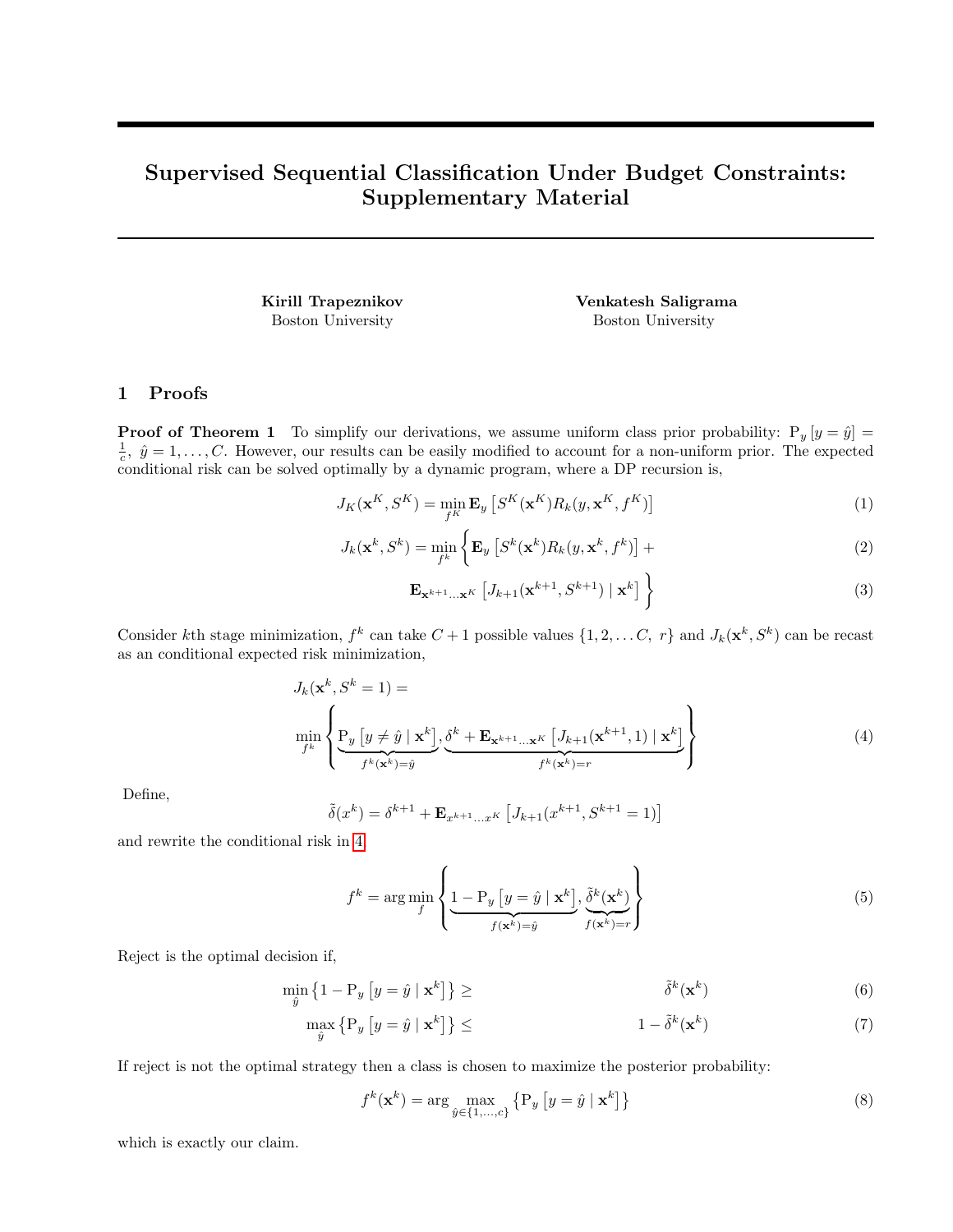**Proof of Lemma 2** Define an auxiliary variable corresponding to the error penalty term and absolute value of the maximizing codeword projection respectively:

$$
e_i = \mathbf{1}_{\left[d^k(\mathbf{x}_i^k) \neq y_i\right]}, \ z_i = \sigma_{d^k}(\mathbf{x}_i^k) \tag{9}
$$

$$
\tilde{R}_k^i(\cdot) = e_i \mathbf{1}_{[g(x^k) - z_i < 0]} + \tilde{\delta}_i^k \mathbf{1}_{[g(x^k) - z_i \ge 0]} \tag{10}
$$

$$
= e_i \mathbf{1}_{[g(x^k) - z_i < 0]} + \tilde{\delta}_i^k \left\{ 1 - \mathbf{1}_{[g(x^k) - z_i < 0]} \right\} \tag{11}
$$

$$
= \left\{ e_i - \tilde{\delta}_i^k \right\} \mathbf{1}_{[g(x^k) - z_i < 0]} + \tilde{\delta}_i^k \tag{12}
$$

Define weights  $w_i = e_i - \tilde{\delta}_i^k$  and drop the  $\tilde{\delta}_i^k$  term since it does not depend on  $g(\cdot)$ . Our goal is to minimize  $\sum S_i^k \tilde{R}_k^i$  over g. We will split the summation into two sets:

$$
= \sum_{w_i \ge 0} S_i^k w_i \mathbf{1}_{\left[ \left( g(\mathbf{x}_i^k) - z_i \right) \le 0 \right]} + \sum_{w_i < 0} S_i^k w_i \mathbf{1}_{\left[ \left( g(x_i^k) - z_i \right) \le 0 \right]} \tag{13}
$$

$$
= \sum_{w_i \ge 0} S_i^k w_i \mathbf{1}_{\left[ \left( g(x_i^k) - z_i \right) \le 0 \right]} + \sum_{w_i < 0} S_i^k w_i \left\{ 1 - \mathbf{1}_{\left[ \left( g(x_i^k) - z_i \right) > 0 \right]} \right\} \tag{14}
$$

If discard the constant term  $\sum_{w_i < 0} S_i^k w_i$  and introduce pseudo labels  $b_i =$  $\int +1$ ,  $w_i \geq 0$  $\begin{cases} -1, & w_i \leq 0 \\ -1, & w_i < 0 \end{cases}$  then,

$$
\arg\min_{g} \sum_{i=1}^{N} S_i^k \tilde{R}_k^i = \arg\min_{g} \sum_{i=1}^{N} S_i^k |w_i| \mathbf{1}_{\left[b_i(g(x_i^k) - z_i) \le 0\right]}
$$
(15)

**Proof of Theorem 3** At each stage the reject decision can be expressed in terms of three boolean decisions:

$$
\mathbf{1}_{[|h^k(\mathbf{x}^k)|-g^k(\mathbf{x}^k)\leq 0]} = \underbrace{\mathbf{1}_{[h^k(\mathbf{x}^k)>0]}}_{\text{Decision 1}} \underbrace{\mathbf{1}_{[h^k(\mathbf{x}^k)-g^k(\mathbf{x}^k)\leq 0]}}_{\text{Decision 2}} + \underbrace{\mathbf{1}_{[h^k(\mathbf{x}^k)\leq 0]}}_{\text{Not Decision 1}} \underbrace{\mathbf{1}_{[-h^k(\mathbf{x}^k)-g^k(\mathbf{x}^k)\leq 0]}}_{\text{Decision 3}}
$$
(16)

If the rejectors  $(g^k \in \mathcal{G}^k)$  and stage classifiers  $(h^k \in \mathcal{H}^k)$  belong to families with finite VC dimensions then the complexity of Decision 2 and Decision 3 is  $VC[\mathcal{G}^k] + VC[\mathcal{H}^k]$ 

The system classifier, F, is composed of K stages. Each of the first  $K - 1$  stages can be expressed as a boolean function of 3 boolean decisions. The last stage is a single boolean decision. So the output  $F$  can be expressed as a boolean function of  $3(K-1)+1=3K-2$  functions. We know the VC dimension for each of the functions. Using this fact and Lemma 2 in [?] we obtain our result.

## 2 Implementation Details

For large datasets ( $N > 1000$ ), we split them  $50/10/40\%$  into train, validation and test sets. The performance reported is on the test set. For smaller datasets ( $N < 1000$ ), we perform 50 random 70/10/20% splits and report the average performance over the trials. Each subproblem reduces to minimizing a weighted binary error problem with respect to a logistic loss. Polynomial kernel classifier of degree  $q$  is parametrized by a vector  $a$ :

$$
h(x) = \sum_{i=1}^{N} a_i (\mathbf{x}_i^T \mathbf{x} + 1)^q
$$

The optimization over the polynomial kernel classifier is performed using newton gradient descent method. Table 1 shows the degree of polynomial kernels used in our simulations.